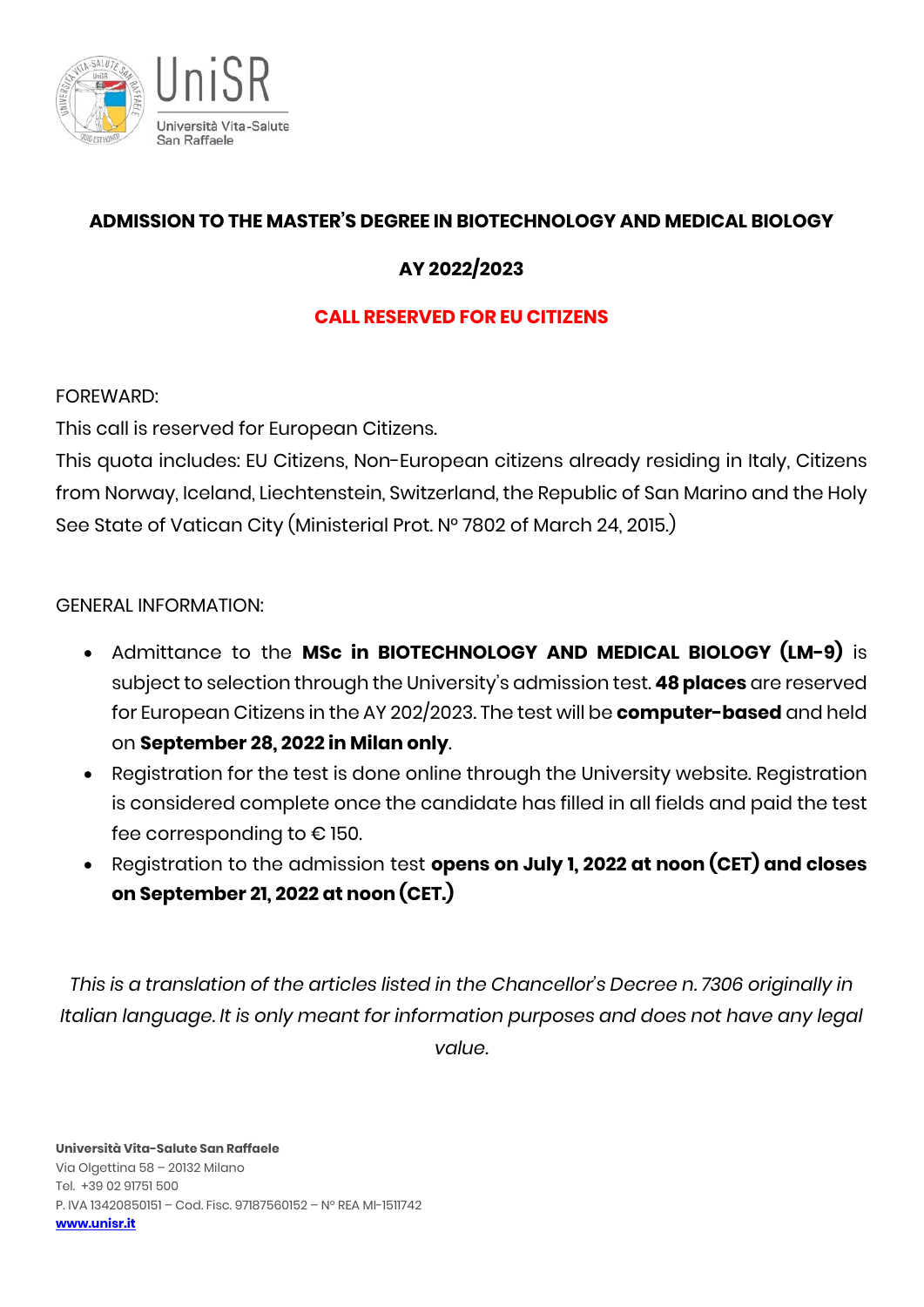

# **COMPETITION REGULATION FOR ADMISSION TO THE MASTER'S DEGREE IN BIOTECHNOLOGY AND MEDICAL BIOLOGY (Classification LM-9) RESERVED FOR EUROPEAN CITIZENS OR NON-EUROPEAN CITIZENS ALREADY RESIDING IN ITALY AY 2022/2023**

## **Article 1 - number of places available**

Selection for admission to the **MSc in BIOTECHNOLOGY AND MEDICAL BIOLOGY** (Classification LM-9) taught in English is disciplined by an examination and based on the number of available places. **The number of available places reserved for European citizens for the AY 2022/2023 is 48.**

# **Article 2 - participation to the competition and defining the European quota** 2.1 Who can participate to this competition?

EU Citizens, Non-European citizens residing in Italy and Non-European citizens with EU equal status as indicated by the Ministerial Circular of April 19, 2021, named "Procedures for entry, residency and enrolment of international students and the respective recognition of qualifications, for higher education courses in Italy for the academic year 2021-2022", available on the official webpage of the MUR website: https://www.studiare-in-italia.it/studentistranieri/ . Hereafter they will all be referred to as *European Citizens*.

2.2 What are the academic requirements for enrolling to the Master's Degree in Biotechnology and Medical Biology?

A Bachelor's Degree (law n° 910 art.1 December 11, 1969) or any title equivalent to a Bachelor's Degree in Biotechnology (Former Ministerial Decree no. 270; Classification: L-2 "Biotecnologie") or Biological Sciences (Classification: L-13) or any other 5-year MSc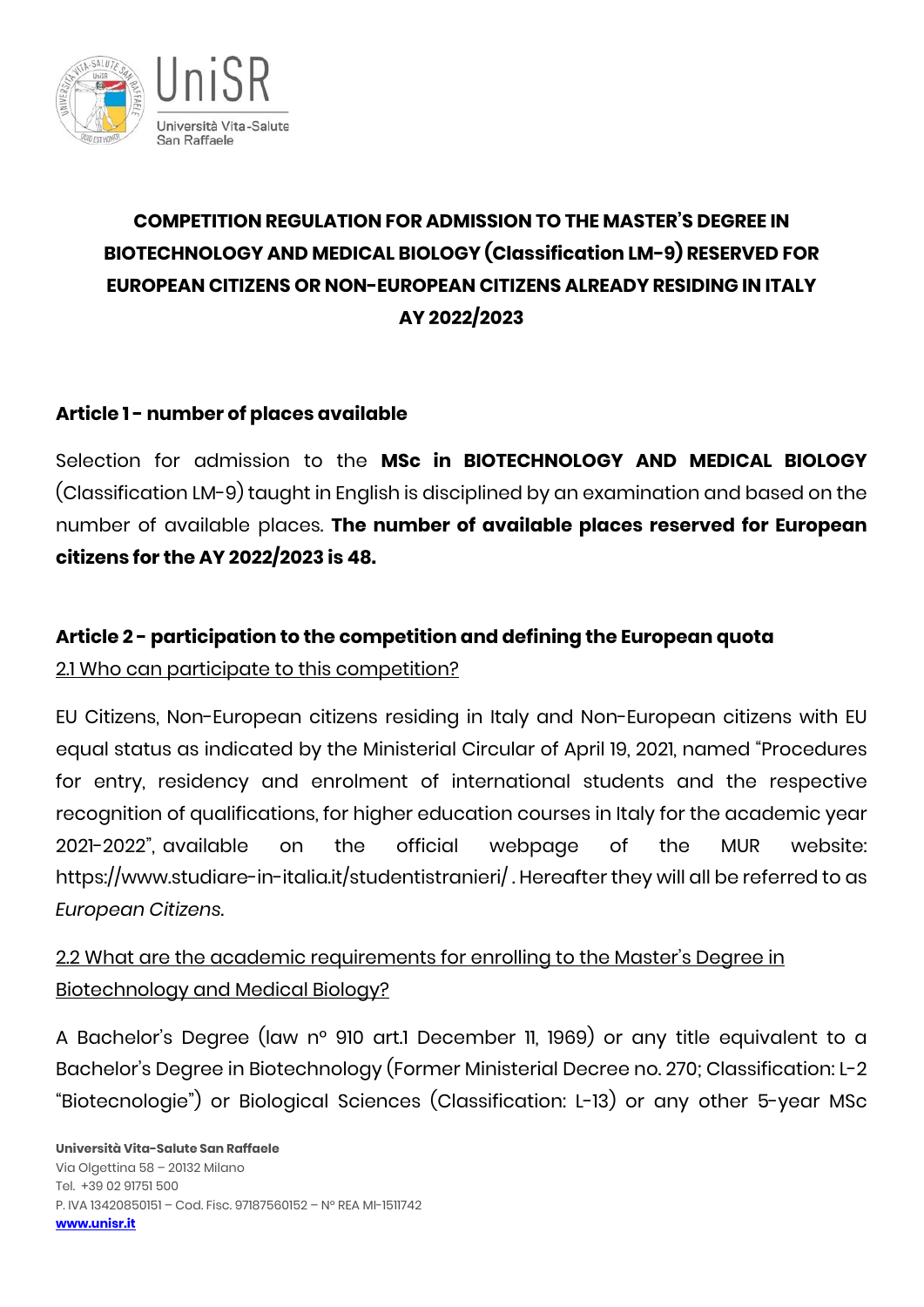

program in Biology or Biotechnology - subject to verification of the candidate's preparation awarded abroad according to the Ministerial Circular dated April 19, 2021, available on the MUR website: [https://www.studiare-in-italia.it/studentistranieri/.](https://www.studiare-in-italia.it/studentistranieri/) 

Further information on academic requirements for students who are obtaining or have obtained a Non-Italian academic qualification can be also found on the UniSR website at the following page:

<https://www.unisr.it/en/servizi/ammissioni/biotechnology-medical-biology>

**The MSc in BIOTECHNOLOGY AND MEDICAL BIOLOGY course is entirely taught in English. Therefore, the candidates' knowledge of Italian language will not be tested for admission.** 

**However, an Italian language Certification, corresponding to level B2 (CEFR), will be requested within 18 months from the matriculation (see art. 7).** 

### **Article 3 - registration to the admission test**

In order to sit the admission test, candidates are requested to pay the test fee, which amounts to **Euro 150.00**. Payment is done according to the indications given on the online registration portal.

# **Payment of the test fee alone does not mean the candidate has completed the registration for the test.**

### **The test fee payment is non-refundable, regardless of circumstance.**

Registration to the test must be done **exclusively online** through the University website (www.unisr.it). Online **registration opens on July1, 2022and closes on September 21, 2022 at noon (CET)**. The registration procedure requests candidates to enter their personal details and pay the test fee as described at point 3.1 below.

### 3.1 Registration procedure and timing

**Università Vita-Salute San Raffaele** Via Olgettina 58 – 20132 Milano Tel. +39 02 91751 500 P. IVA 13420850151 – Cod. Fisc. 97187560152 – N° REA MI-1511742 **[www.unisr.it](http://www.unisr.it/)**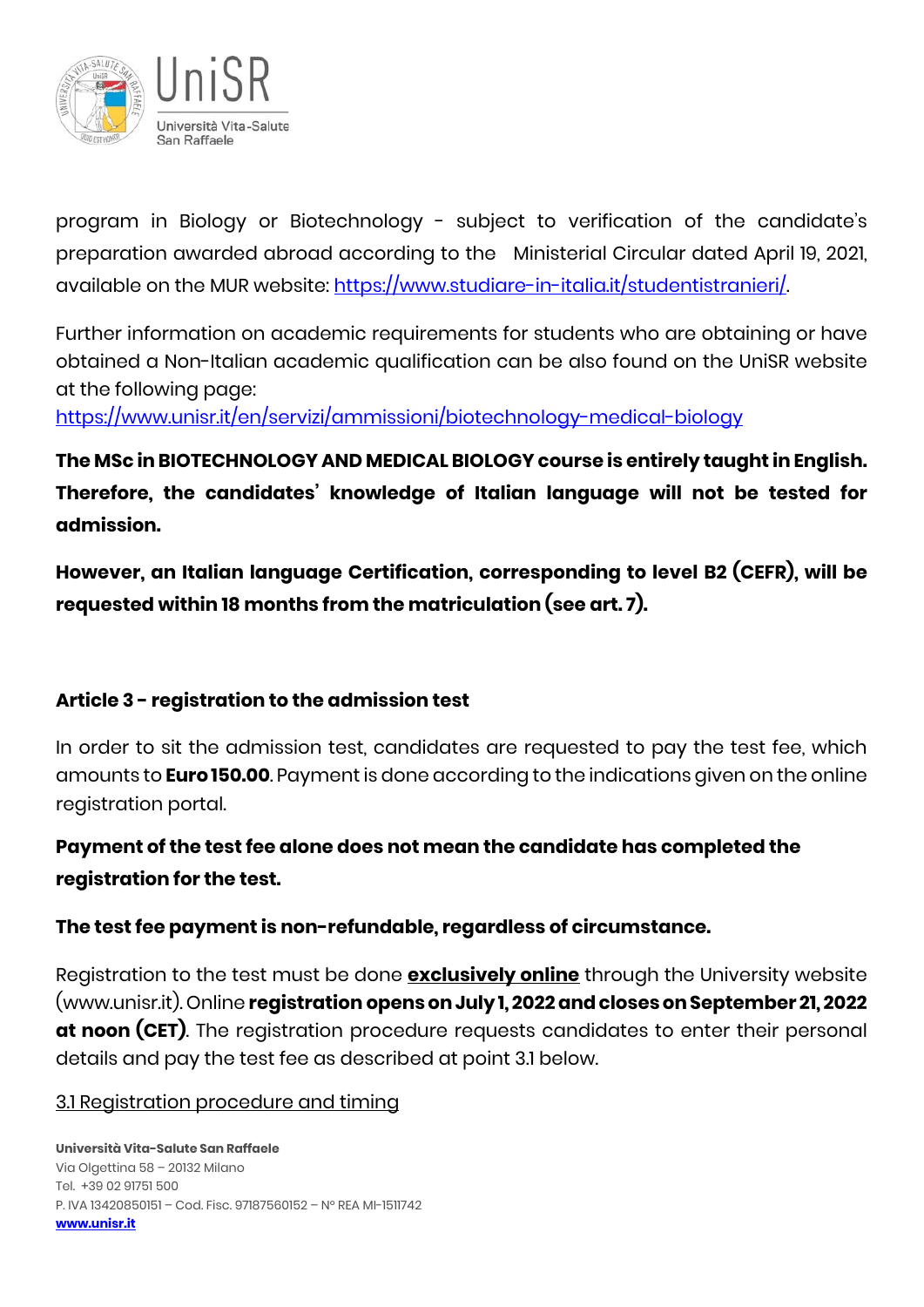

In order to register for the test, candidates have to:

- 1. Enter their personal data;
- 2. Pay the test fee **within 30 minutes from registration**;
- 3. After paying the test fee, candidates will receive a confirmation e-mail of registration and payment and the procedure will be concluded.

After having registered online and having paid the test fee by the set deadline (September 21, 2022), **all candidates can send via e-mail to enrolment.biotechnologyEU@unisr.it**, if in possession, further certifications related to the Course e.g. scientific publications and internships in laboratories in Italy or abroad not related to the thesis internship.

**All documents must be in Italian or in English. If the original document is not in English, candidates must send both copies of the original version and of the verified translation.**

**Candidates who will fail to send the above-mentioned documentation within the set deadline will be considered renunciative. The test fee will not be reimbursed under any circumstances.**

**Important:** please be aware that each candidate is responsible for the details they indicate on the registration form. In case of wrong, missing or untruthful data, the candidate will be prevented from entering the final ranking list and therefore, from enrolment. The University will randomly verify the information provided by the candidates.

### **Article 4 - delivery of the admission test**

The admission test for the MSc in BIOTECHNOLOGY AND MEDICAL BIOLOGY AY 2022/2023 reserved for the EU citizens will be held on **September 28, 2022 at 10:00 a.m. at the Selexi Test Center (Centro Direzionale Valtorta, Torre A, floor 1B - via G. Vida, 11, Milan.)**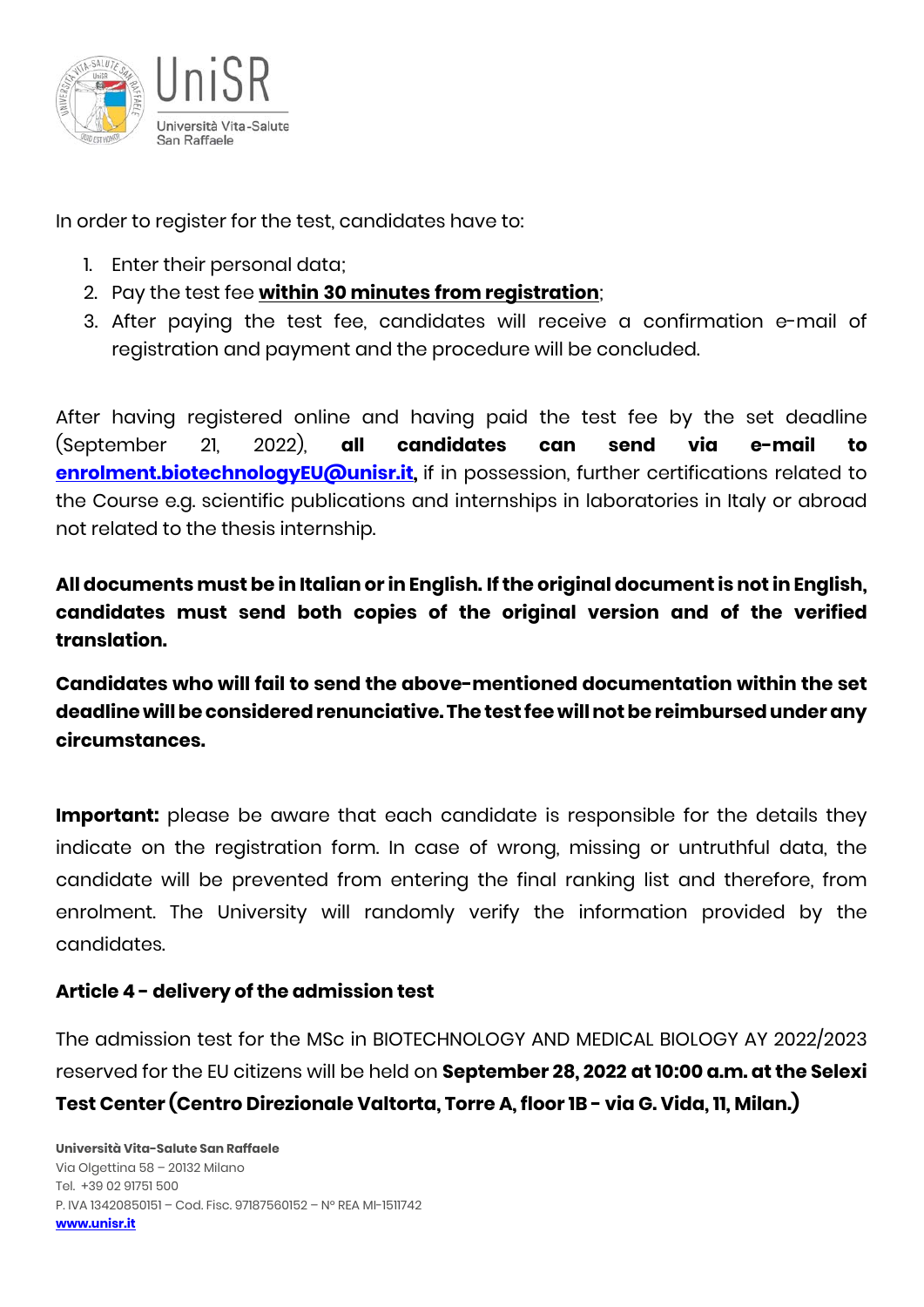

#### The test will be **computer-based**.

Should technical problems prevent one or more candidates from taking or finishing the test, the University will schedule an extra session only for those candidates who have experienced such problems. If an anomaly occurs during the test, the exam software continuously registers and saves any input given by the candidate together with the time still available. Therefore, if a single computer accidentally stops working, the issue will be immediately dealt with by the staff: the candidate will be able to resume the exam from his/her computer or from a different computer reserved to emergency cases, without this affecting the exam itself.

Should the total number of seats available not be sufficient for the number of candidates registered for the admission test, a new session may be scheduled. If this will be the case, information and details will be available on the University website.

# **Candidates are requested to show up at the time indicated earlier in this call. The test begins when the candidate identification procedure has finished for all candidates.**

Candidates will be allowed to sit for the test upon handing a valid identity document at their arrival. Candidates will be taking the test using a computer, equipped with only a mouse, which will be exclusively connected to the exam session software. Each candidate will be able to choose his/her own seat and will have to insert username and password s/he was given during the identification procedure. The admission test will start contemporarily for all candidates once the person in charge of the session will proceed with the test activation. Until that moment the software used for the exam will remain encrypted.

Each candidate can finish the admission test before the given time by clicking on "finish the test" or can stay in the hall until the time finishes. In both cases, the software tracks and saves every change done before the time runs out.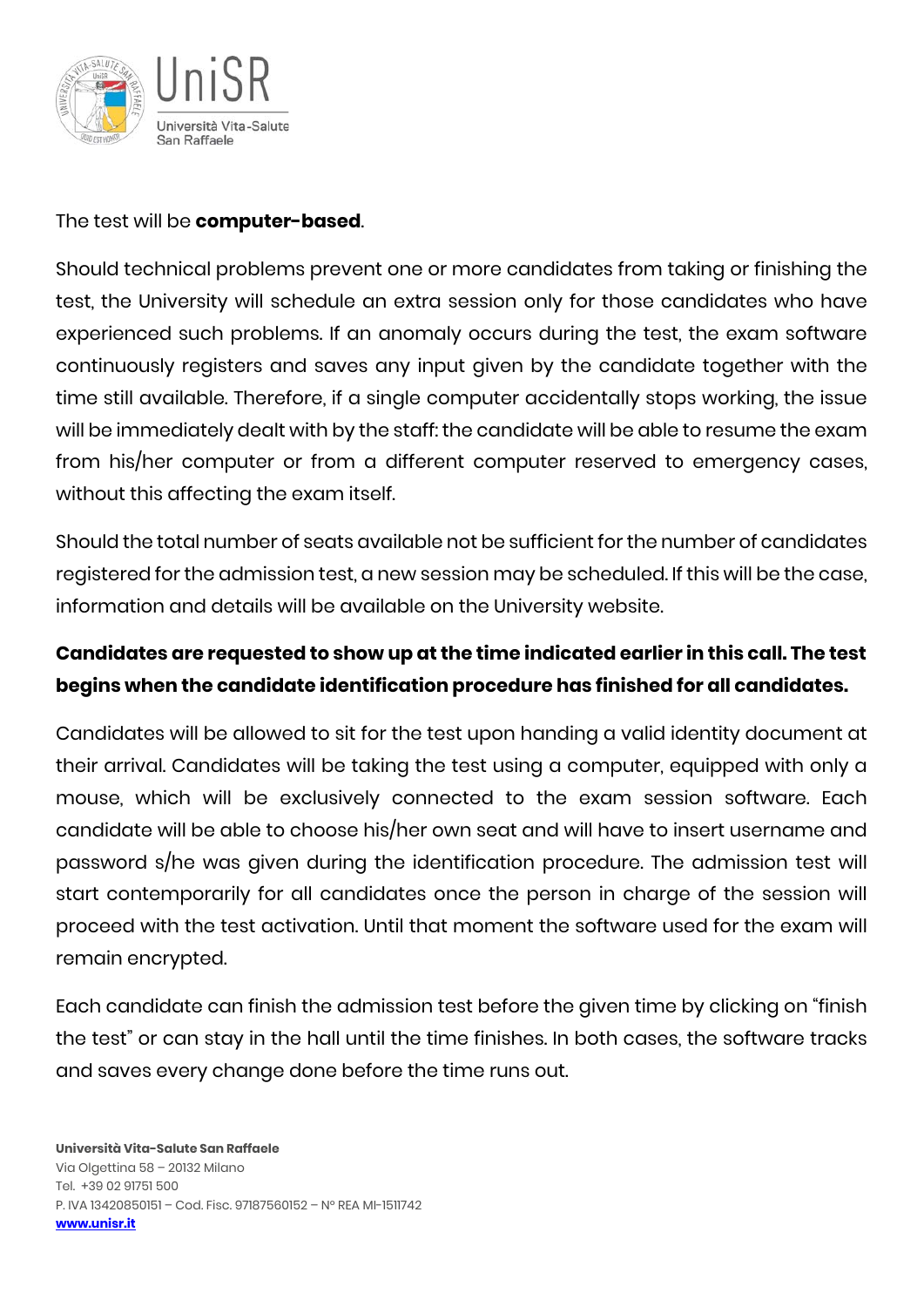

Thanks to the matching between the Candidate PIN code given to each student during the identification procedure, and the test code, which is created randomly only when the test begins, each candidate will be unequivocally and automatically connected to the test taken.

# **Candidates who arrive late and after the official beginning of the test, will not be allowed to sit for the test no matter what reasons they have for their lateness.**

# 4.1 Candidates with disability and special needs

Candidates with any kind of permanent or temporary disability in need of extra means of support, must formally request the support they will need for this test in relation to the extent of their disability, be it also further time for completing the test (law n° 104 February 5, 1992 and as modified by the law n.17/1999). Candidates with learning disabilities according to the law n°170 October 8, 2010 with the new regulation concerning specific learning disabilities within the educational environment can request the special terms foreseen from the Ministerial Decree n. 5669, July 12, 2011.

The request for certified compensatory tools must be entered when registering for the admission test (art. 3.2) by attaching the form "Request for compensatory tools". The form is available and downloadable online from the website [www.unisr.it/servizi/inclusione.](http://www.unisr.it/servizi/inclusione) Medical certificate must not be attached during the registration procedure.

# **Amedical certificate in support of the above-mentionedkind of requests must be sent exclusivelyvia e-mail t[o inclusione@unisr.itn](mailto:inclusione@unisr.it)o later than the application deadline for registration indicated by this competition call. Otherwise the request will not be accepted.**

Candidates diagnosed with Specific Learning Disabilities (SLD) (law n° 170/2010) must present a medical certificate issued no more than 3 years before by National Health System structures or by strucures accredited by the NHS itself.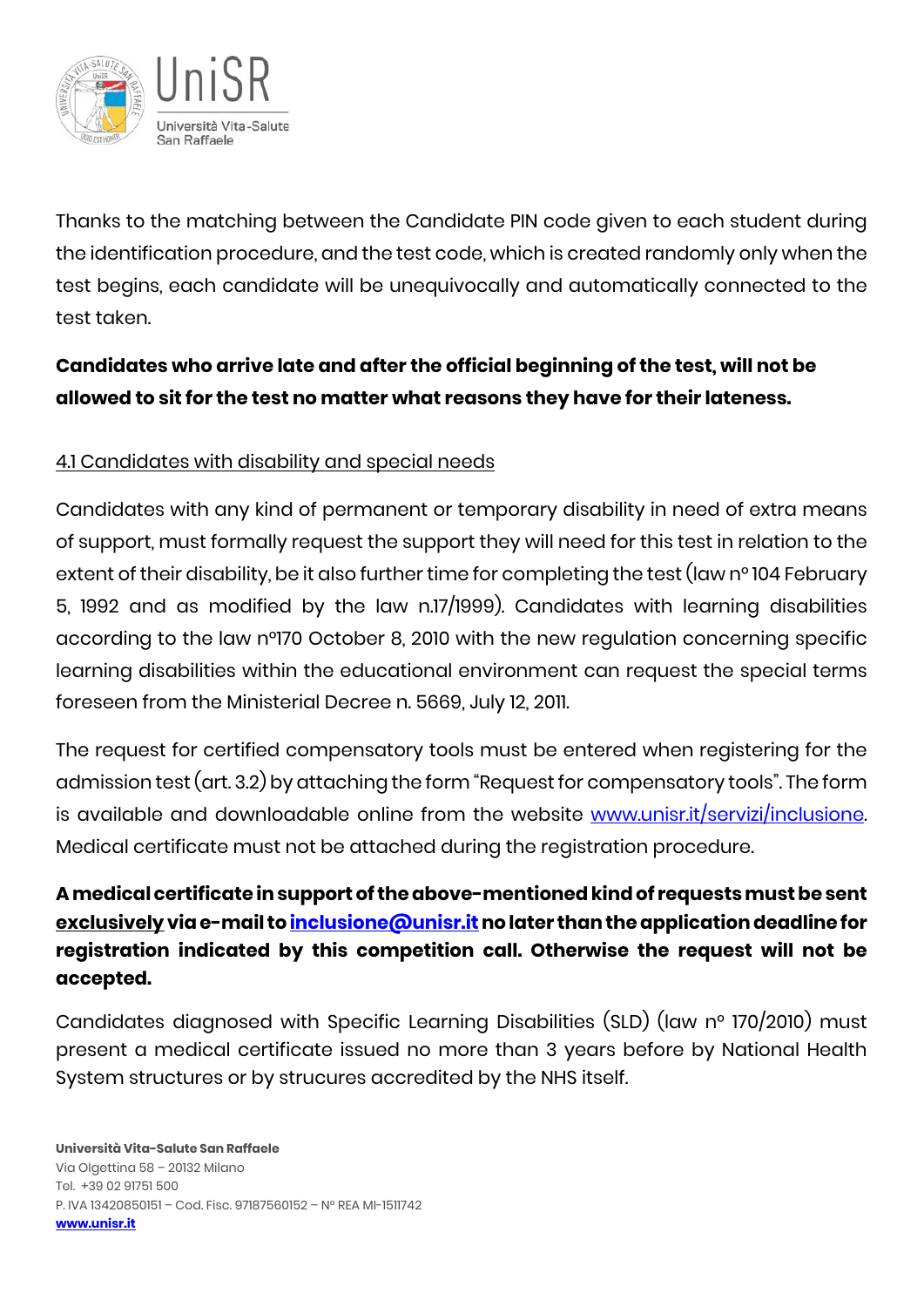

### 4.2 content of the test

The admission test is entirely in English and consists in the comprehension of a scientific article from one of the main scientific journals in the biotechnological-biomedical field.

This scientific article, whose title and abstract will not be given, will be the same for all candidates.

The comprehension of the content of the article, as well as its hypothetical and theoretical implications, will be assessed through:

- The candidate's ability to define a title and write an abstract in English (points assigned: from 0 to 20);
- The answers given to 2 open questions that require the writing of a brief hand-written essay by the candidate (points for each question: from 0 to 9);
- 30 multiple choice questions whose score will be calculated as follows:
	- 2 points for each correct answer
	- - 0,75 points for each incorrect or not valid answer
	- 0 points for each non-given answer

### **All questions, as well as the answers given by the candidates, will be in English.**

Candidates will have 180 minutes in total to complete the test.

### **Article 5 – ranking list and admission**

After the test has been corrected, **the ranking list** will be drawn up according to the following criteria:

- maximum 98 points for the answers given in the admission test;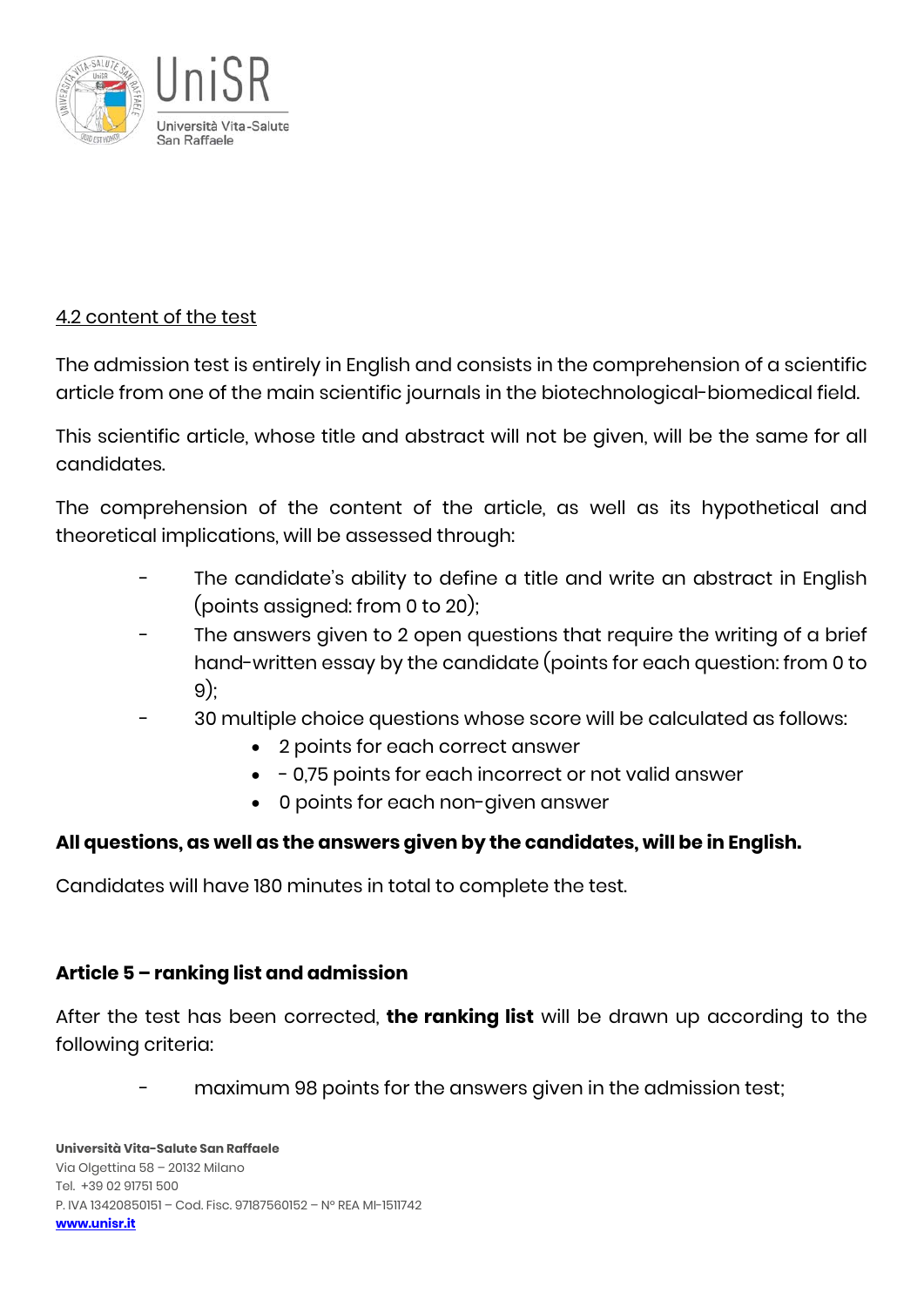

maximum 2 points for the evaluation of other certifications (scientific publications of the candidate, internships carried out in laboratories in Italy or abroad and not related to the students' thesis internship.)

In case of a draw in the final score, the place is assigned to the youngest candidate.

## **Candidates who have scored less than 22/100 will not be admitted to enrolment.**

The final ranking list will be published on the official University's online Board (www.unisr.it/AlboOnline) within the deadline set by the Italian law.

# **Article 6 – admission to enrolment**

Admitted Candidates must complete the **online enrolment within 3 working days after the publishing of the ranking list.**

If a candidate does not complete the enrolment procedures within the deadlines for whatever reason, s/he loses the assigned place and will not be allowed to enrol any longer. The free place will be assigned to another candidate according to the ranking order and to the indications given by the Admissions Office.

# **Article 7 – Enrolment procedure**

### 7.1 Foreword

Notices and ranking lists published on the University website are the only official communications. Possible personal communications sent to the candidates' e-mail address indicated during the registration are merely intended to help them through the whole procedure and do not replace the official ones published on the website. Therefore, it is the candidate's responsibility to verify his/her position and meet the given enrolment deadlines by checking the webpage regularly.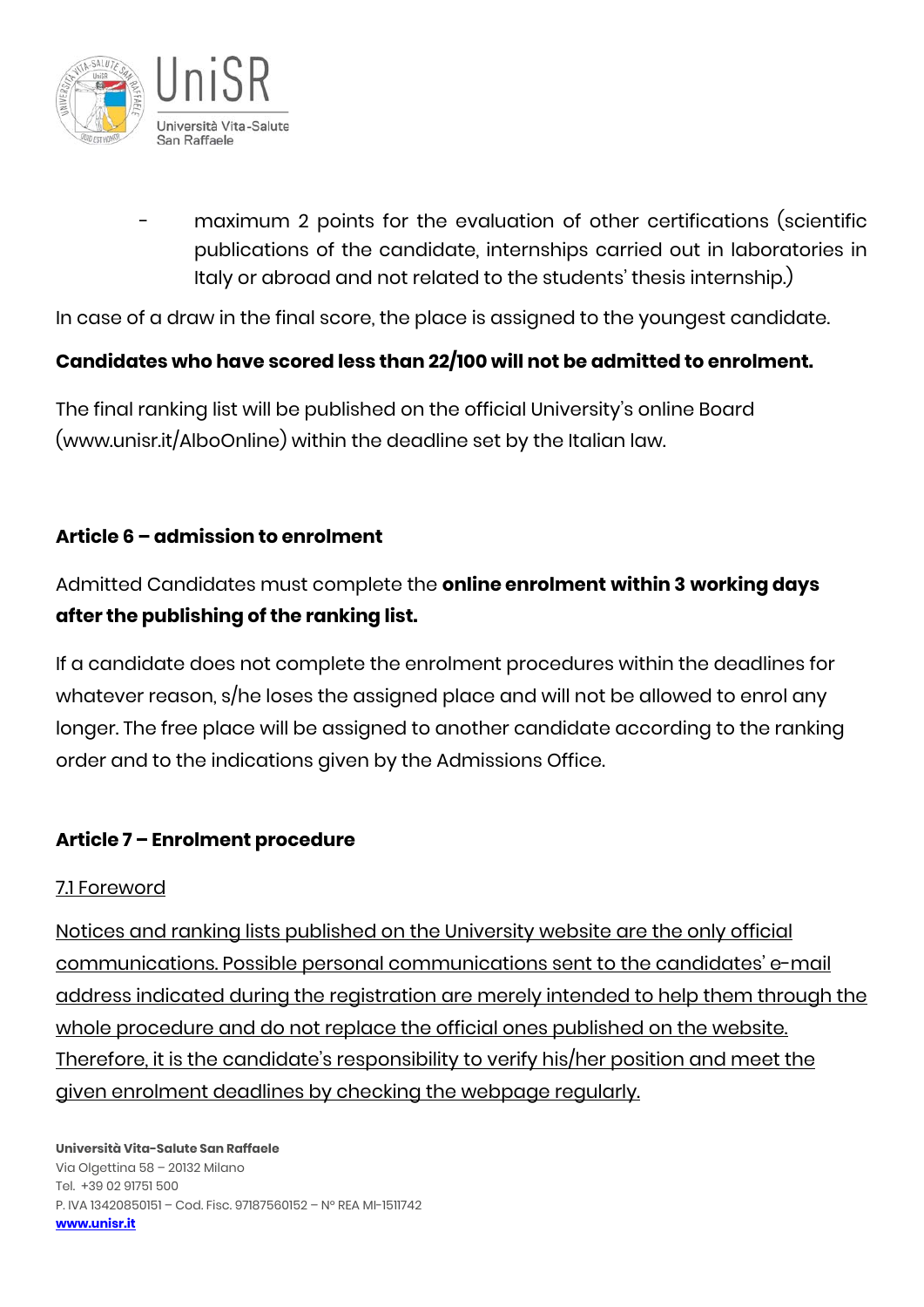

Students must hand in an **English language Certification corresponding to level B2 of the Common European Framework of Reference CEFR within 18 months from the matriculation.**

The personal English language knowledge will be assessed through the admission test.

Those who have studied entirely in the means of the English language in their University/College for at least the past two years preceding enrolment, are exempted from presenting the above-mentioned English language certification.

# **International students only must also hand in and Italian language Certification corresponding to level B2 of the Common European Framework of Reference CEFR within 18 months from the matriculation.**

## 7.2 online enrolment

Admitted Candidates have to proceed with the online enrolment by accessing the dedicated webpage with the credentials received upon registration for the admission test and following the detailed instructions published on the University website by the Registrar's Office.

# **The online enrolment procedure will open starting from the day after the publishing of the ranking list and will remain open for four consecutive days.**

During this period of time, admitted candidates must:

- Complete the online **enrolment procedure**;
- Download, fill out and sign the **enrolment form** available at the end of the online procedure;
- Make the **payment of the first instalment** using the MAV form available at the end of the online enrolment procedure;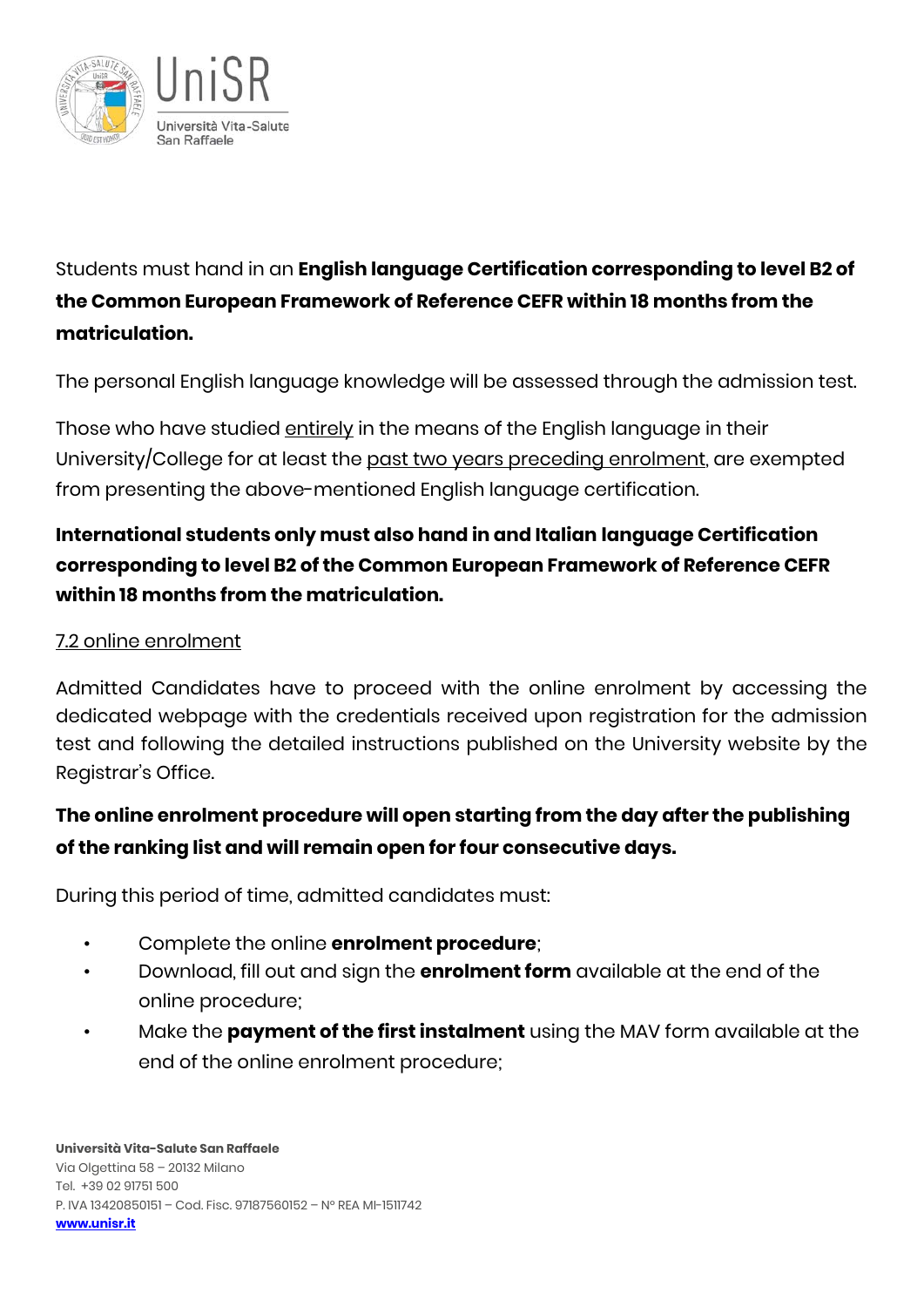

- Send the following documentation in PDF format via e-mail to [enrolment.biotechnologyEU@unisr.it](mailto:enrolment.biotechnologyEU@unisr.it) specifying in the subject "Biotechnology and Medical Biology enrolment":
	- 1. Copy of the filled out and signed **enrolment form**;
	- 2. Copy of the **payment receipt** of the first tuition fee instalment;
	- 3. Copy of a valid **identity document**.
	- 4. **Official Bachelor's Degree** with verified translation into Italian and legalization by the local Italian Diplomatic Authorities of reference;
	- 5. **"Dichiarazione di Valore"** (Declaration of Value) of foreign titles issued by the local Italian Diplomatic Authorities of reference (Italian Consulate/Embassy/Italian Cultural Centre). This declaration must have the information on the evaluation system of academic qualifications in the country where it was obtained (final score, minimum and maximum score that can be assigned.)
	- 6. **For Non-EU Citizen already residing inItaly**: copy of the residence permit.

# **Candidates will receive confirmation of their enrolment via e-mail within one working day from when the Admissions Office receives all the enrolment documents.**

Candidates who do not send the above-mentioned documents and payment within the deadline will lose the possibility to proceed with enrolment with no exceptions whatsoever, and their seat will be assigned to the next candidate in the ranking list and according to the indications given by the Admissions Office.

# 7.3 enrolment and original documents required for students with a foreign qualification only

Candidates who have completed the enrolment procedure as indicated in art. 7 will receive a confirmation e-mail from the Admissions Office with the details needed to finalize the matriculation.

The following original documentation must be handed in to the Front Office of the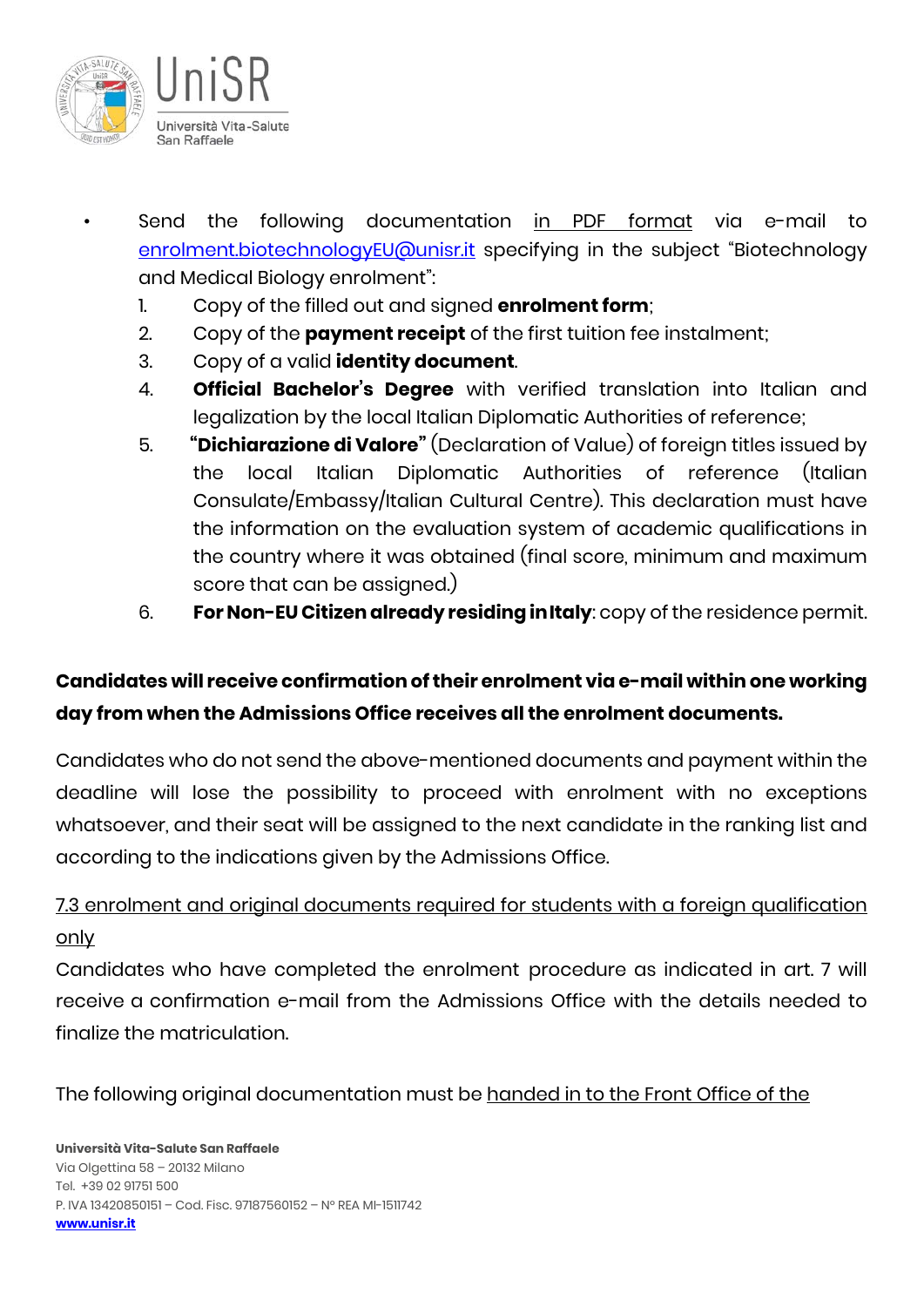

Student Center (Polo Studenti) by the person concerned only. Documentation sent by mail or fax will not be accepted.

- Official Bachelor's Degree with verified translation into Italian and legalization by the local Italian Diplomatic Authorities of reference;
- "Dichiarazione di Valore" (Declaration of Value) of foreign titles issued by the local Italian Diplomatic Authorities of reference (Italian Consulate/Embassy/Italian Cultural Centre). This declaration must have the information on the evaluation system of academic qualifications in the country where it was obtained (final score, minimum and maximum score that can be assigned
- For Non-EU Citizen already residing in Italy: copy of the residence permit.

Requests of Evaluation of previous university credits can be officially handed in only after the student has finalized the enrolment and within three months by handing to the Front Office of Student Center (Polo Studenti) the filled-out form available in the student's Intranet together with all the attachments and tax stamp required.

Please acknowledge that enrolment must be compliant to the Italian regulation on Higher Education (art 14.2 T.U. sull'istruzione superiore) which forbids contemporary registration to different Universities and/or study courses in Italy.

7.3.2 Students already enrolled in other courses at Vita-Salute San Raffaele University: *see Italian version of the Call, Bando di Ammissione art. 7.1 and art. 8.2*

#### 7.4 Candidates with disability

Admitted Candidates with any kind of permanent or temporary disability must formally request the support they will need for their studies. Candidates with learning disabilities according to the law n. 170 October 8, 2010 with the new regulation concerning specific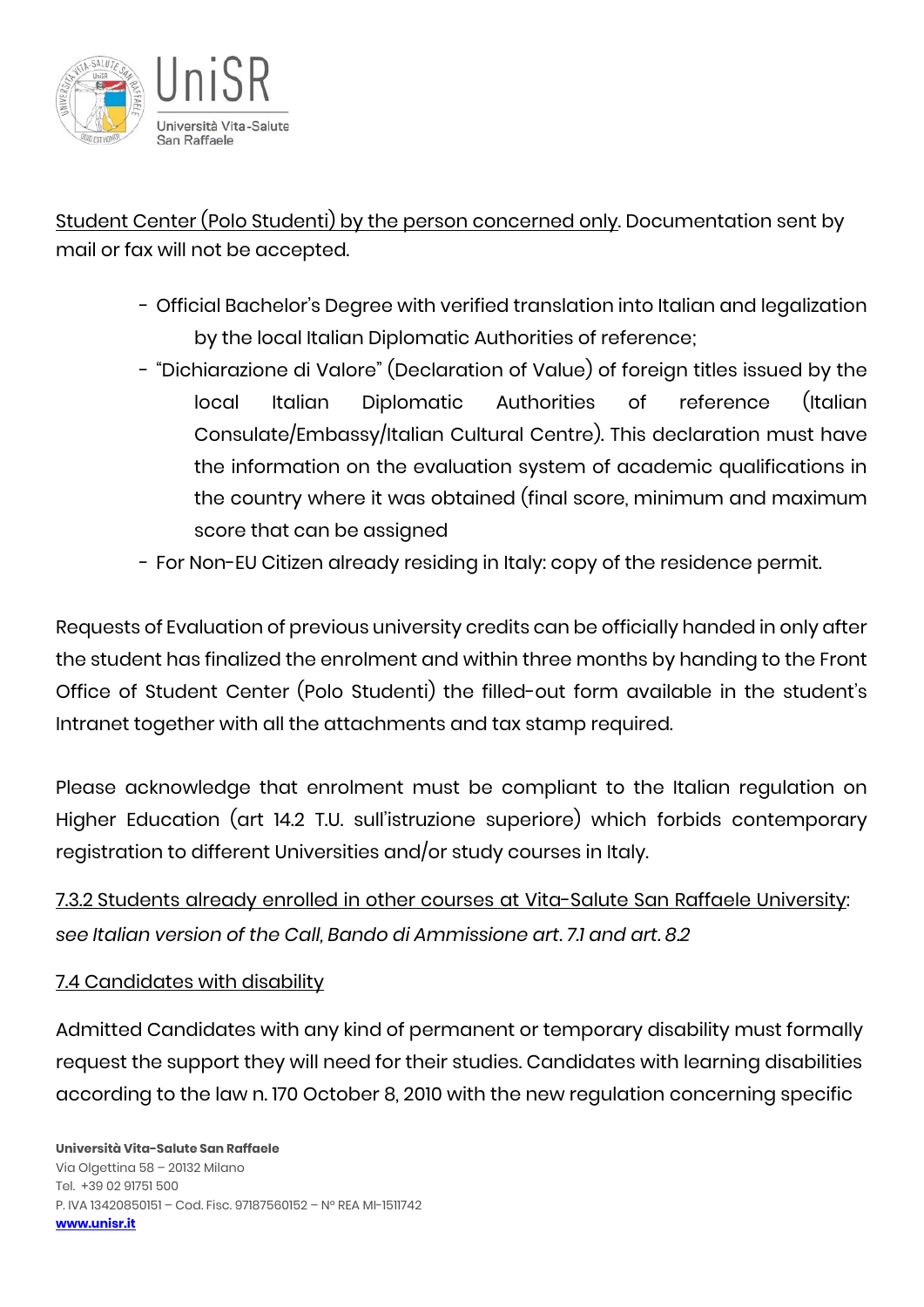

learning disabilities within the educational environment can request the special terms envisaged by the Ministerial Decree n. 5669, July12, 2011. In order to apply, candidates have to download the form available online,<https://www.unisr.it/servizi/inclusione> ,and send it to inclusione @unisr.it together with all the enrolment papers.

## **Article 8 – reserve list**

After the online enrolment's deadline, a notice will be posted on the University website (www.unisr.it) indicating the number of places still available which can be assigned according to the procedure hereby described.

### 8.1 reopening of the ranking list

Starting from the day of the publishing of the notice with the number of available places, the Admissions Office will indicate the candidates who have been admitted to the online enrolment procedure according to the ranking order. This information will be posted online. The newly admitted candidates will have to proceed with online enrolment by 3 p.m. (CET) of the second working day after the reopening of the rankings.

Should the admitted candidate fail to confirm online enrolment, his/her place will be considered free and assigned to the next successful candidate in the ranking list.

Candidates will be admitted and enrolled into the course until there are places available.

# **Article 9 – tuition fees**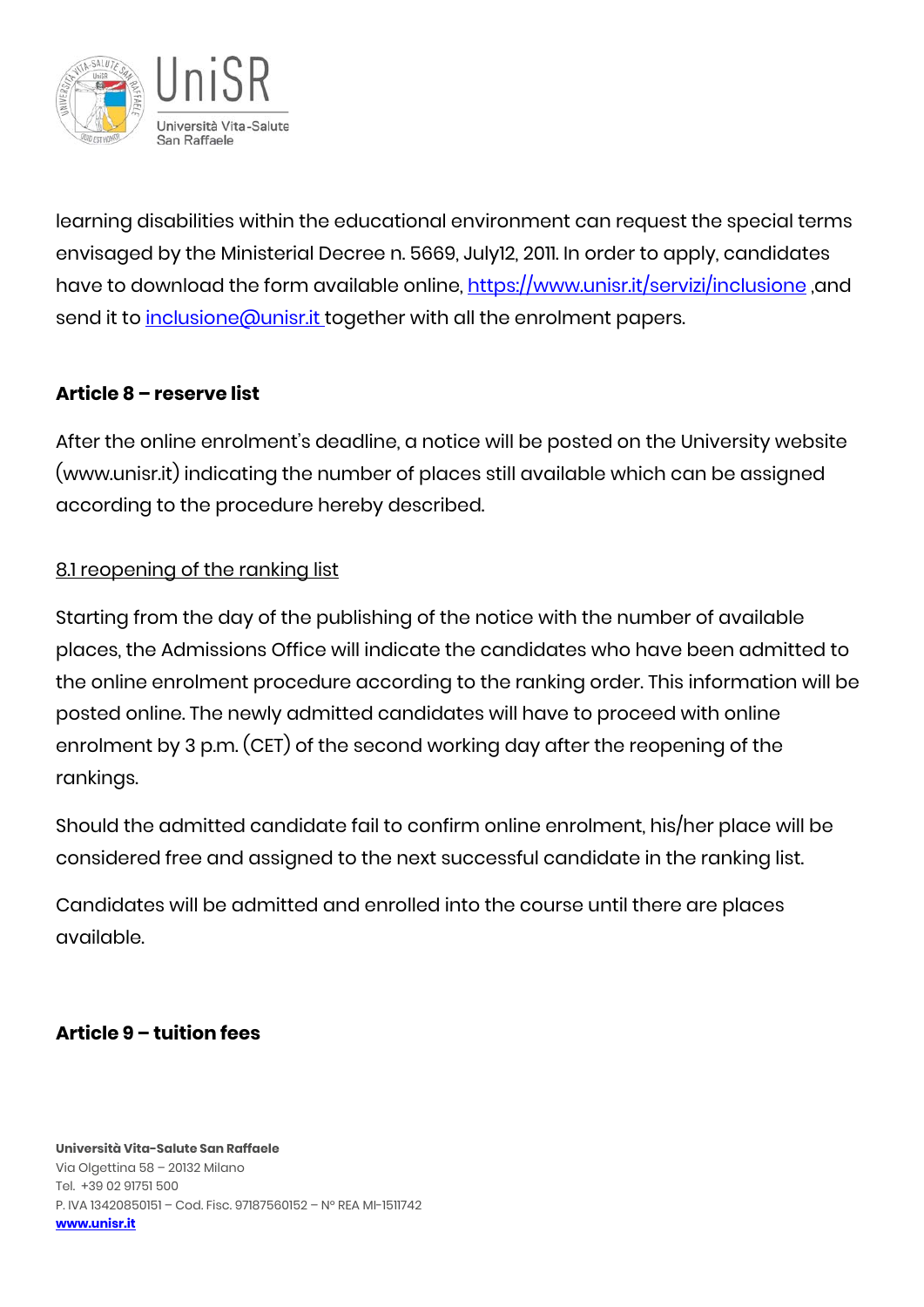

The yearly tuition fees for students enrolling to the AY 2022/2023 amount to Euros 7,640.00 divided into 3 installments:

- First installment: euro 2,640.00 to be paid upon enrollment;
- Second installment: euro 2,500.00 deadline January 31, 2023;
- Third Installment: euro 2,500.00 deadline March 31, 2023.

The above-indicated amounts include the Euros 140.00 regional tax, which is defined each year from the Lombardy Region Council. Any variation to this tax will be communicated once the Council's resolution has been confirmed.

# **Article 10 – privacy policy**

Università Vita-Salute San Raffaele, with registered office located in Milan, Via Olgettina no. 97187560152 (hereinafter referred to as "UniSR") undertakes to constantly safeguard the privacy of the data subjects. This information notice is aimed at disclosing the privacy policy implemented by UniSR in order to: (i) explain to the data subjects the terms and conditions pursuant to which their personal data are processed; and (ii) allow the data subjects to provide their explicit and conscious consent to the processing of their personal data. The above in compliance with the provisions set forth under both Article 13 of the Regulation (EU) 2016/679 of the European Parliament and of the Council of 27 April 2016 on the protection of natural persons with regard to the processing of personal data and on the free movement of such data, and repealing Directive 95/46/EC (hereinafter referred to as "Regulation") and the Italian Legislative Decree 30 June 2003, no. 196 (hereinafter referred to as "Privacy Code").

The information and the personal data supplied or otherwise collected shall be processed in accordance with the provisions of both the Regulation and the Privacy Code and in compliance with the confidentiality obligations inspiring UniSR activity.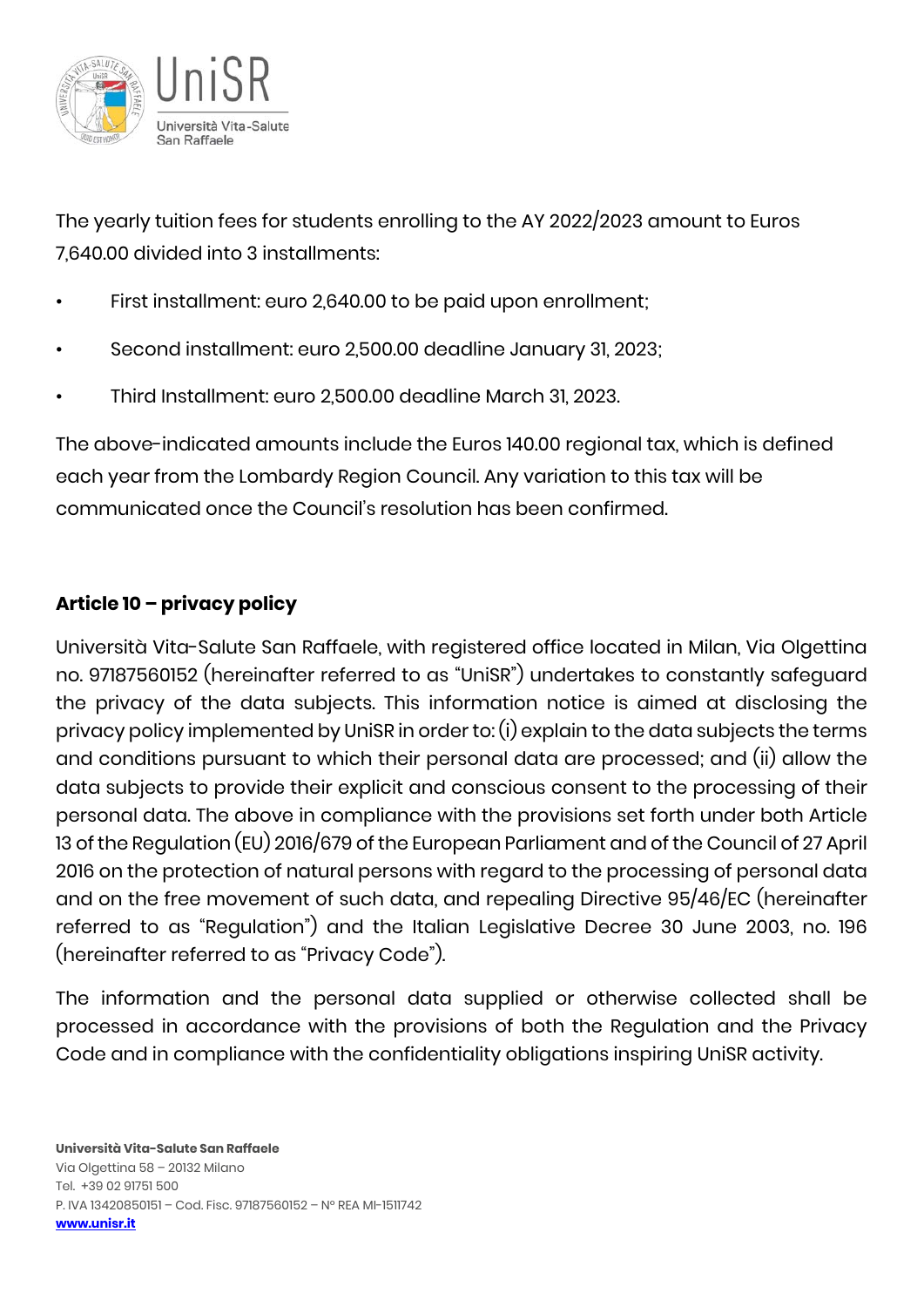

According to the provisions of both the Regulation and the Privacy Code, any processing of personal data carried out by UniSR shall be lawful, fair and transparent and shall be consistent with the following principles: limitation of scopes and conservation, minimization of data, exactness, integrity and confidentiality.

# **DATA CONTROLLER AND DATA PROTECTION OFFICER**

The controller of the personal data is Università Vita-Salute San Raffaele.

According to (i) Article 37 of the Regulation and (ii) the CODAU Guidelines, by resolution of the Board of Directors dated 22 January 2018, UniSR appointed GSD SISTEMI E SERVIZI S.C.A.R.L., with registered office located in Milan, Corso di Porta Vigentina no. 18, VAT no. 06959200962 (hereinafter referred to as "GSD"), as data protection officer (hereinafter referred to as the "DPO").

The professional indicated by GSD for the purposes of the carrying out of the DPO activities is Mr. Gabriele Tettamanti, born in Como, on 8 August 1980, Tax Code TTTGRL80M08C933F.

The DPO is available for any information regarding the data processing carried out by UniSR.

The contact details of the Data Processor and of the DPO are the following: privacy@unisr.it

### **CATEGORIES, NATURE AND PURPOSES OF THE PROCESSED DATA**

The personal data collected by UniSR for institutional purposes - ID data, contact data, scholarship data, carrier data, economic data, sensitive and judicial data - will be processed for institutional purposes only, including the possible publication of the personal data on UniSR website, for the purposes of all fulfilments imposed to UniSR by any applicable laws in compliance with the Regulation and the Privacy Code as well as with the aforementioned principles of limitation of scopes and conservation,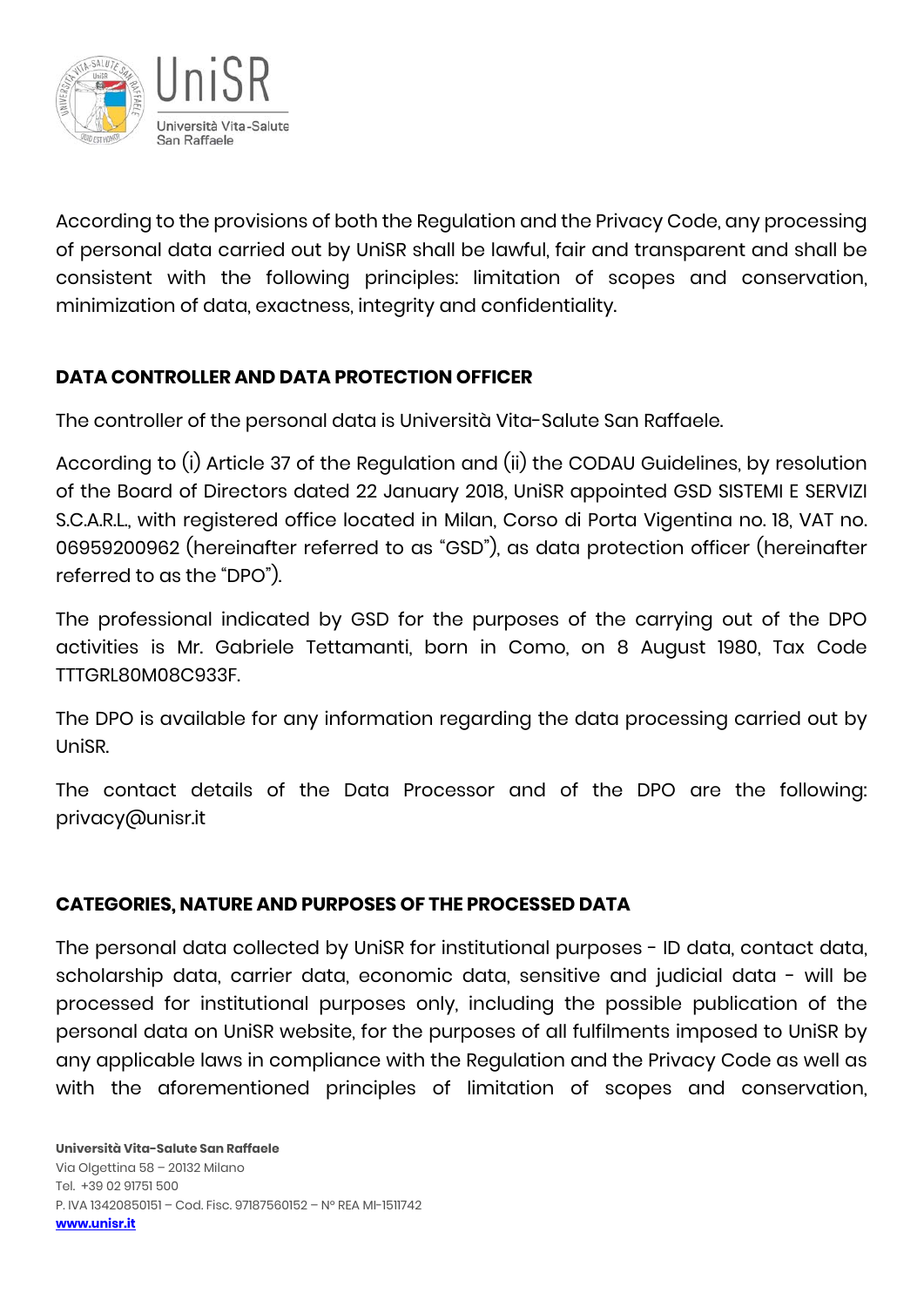

minimization of data, exactness, integrity and confidentiality in connection with the purposes for which such data are processed.

The personal data could be also processed for historic, statistic, scientific purposes in compliance with any applicable laws and deontological code.

As per the so called sensitive data (id est personal data allowing the disclosure of racial or ethnic origin, religious, philosophical or other beliefs, political opinions, membership of parties, trade unions, associations or organizations of a religious, philosophical, political or trade-unionist character, as well as personal data disclosing health and sex life) and judicial data (id est personal data disclosing the measures referred to in Section 3(1), letters a) to o) and r) to u), of Presidential Decree no. 313 of 14 November 2002 concerning the criminal record office, the register of offence-related administrative sanctions and the relevant current charges, or the status of being either defendant or the subject of investigations pursuant to Sections 60 and 61 of the Criminal Procedure Code) within the employment relationship UniSR may collect any of the following data:

a) data regarding students and/or their relatives affected by any handicap or economic data for the purpose of any control and/or granting of any benefit provided under applicable laws and/or management of extraordinary contributions;

b) data concerning the status of refugee;

c) data concerning pregnancy for academic purpose and for the purpose of the granting of any benefit provided under applicable laws;

d) personal data allowing the disclosure of political opinions, membership of parties, trade unions, associations or organizations of a religious, philosophical, political or tradeunionist character,

e) sensitive and judicial data concerning disciplinary proceedings against students;

f) data regarding handicap;

g) data regarding health necessary for any eligibility evaluation of the students, also through specific medical visits, and for safety measures.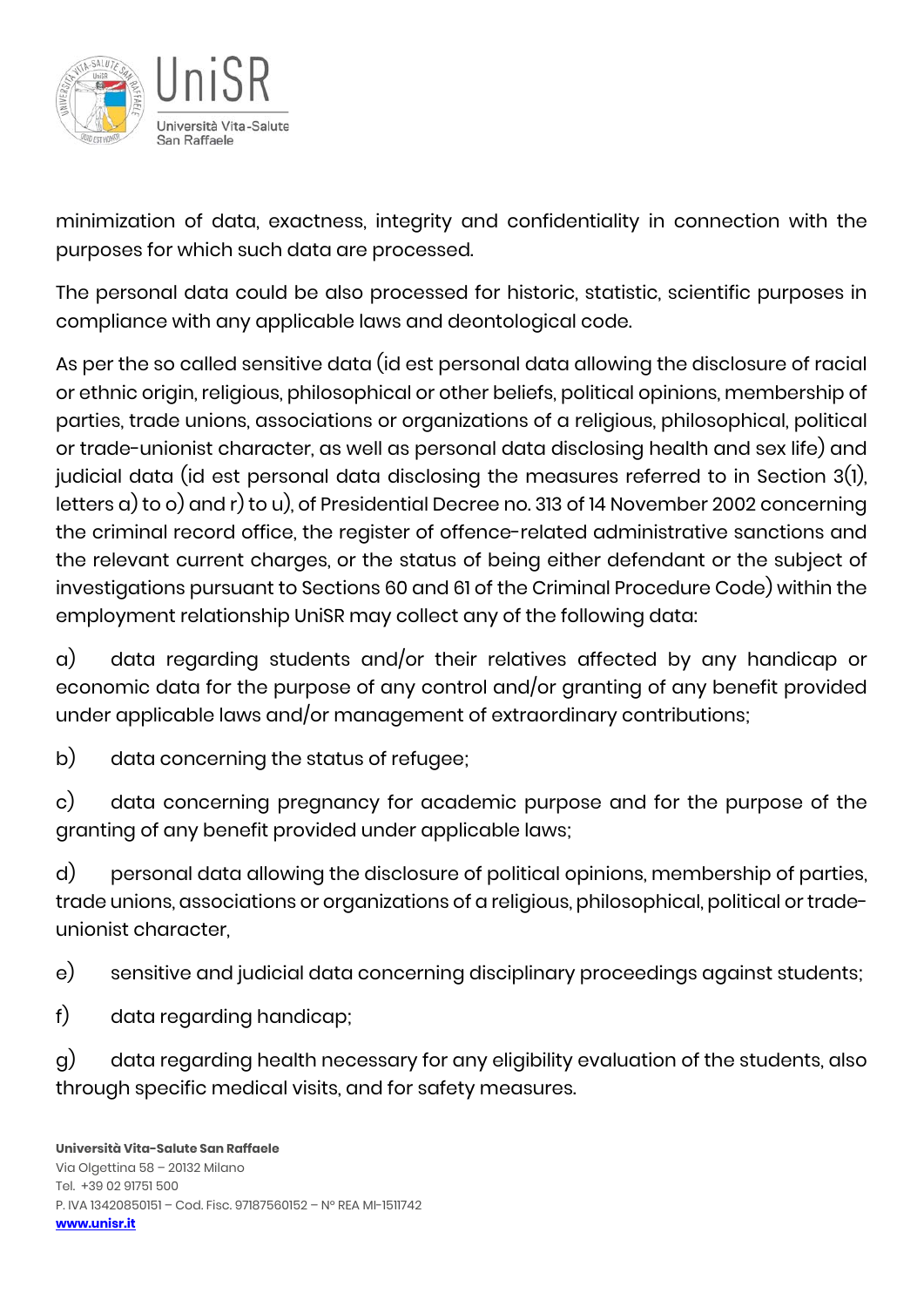

The sensitive and judicial data referred to above, regarding academic activities and the inscriptions of students collected from the data subject or from third parties, shall be processed through paper and electronic support.

Please find below the main legal provisions justifying the data processing of sensitive and judicial personal data: Royal Decree no. 1592/1933 and subsequent amendments; Royal Decree no. 1269/1938 and subsequent amendments; Presidential Decree no. 382/1980; Law no. 168/1989; Law no. 398/1989; Law no. 341/1990; Law no. 390/1991; Law no. 104/1992; Ministerial Decree no. 224/1999; Italian Legislative Decree no. 445/2000; Law no. 148/2002; Ministerial Decree no. 270/2004; Presidential Decree no. 334/2004; Ministerial Decree no. 142 of 25/3/1998 and Law 24 giugno 1997, no. 196; Presidential Decree 9 April 2001; Law no. 14 February 2003, no. 30; Contratto Istituzionale Socrates Erasmus; By-laws, UniSR Regulations; Regional Laws in force.

#### **MANDATORY COLLECTION OF PERSONAL DATA**

Within the aforementioned principles of limitation of scopes, conservation and minimization of data, please be informed that the collection of personal data is mandatory for the purpose of the relationship with UniSR.

#### **PROCESSING**

Personal data are processed with both handwriting and electronic systems, in strict compliance with the scope of the processing, through adequate safety measures and for the period provided under applicable laws.

#### **TRANSFER OF PERSONAL DATA**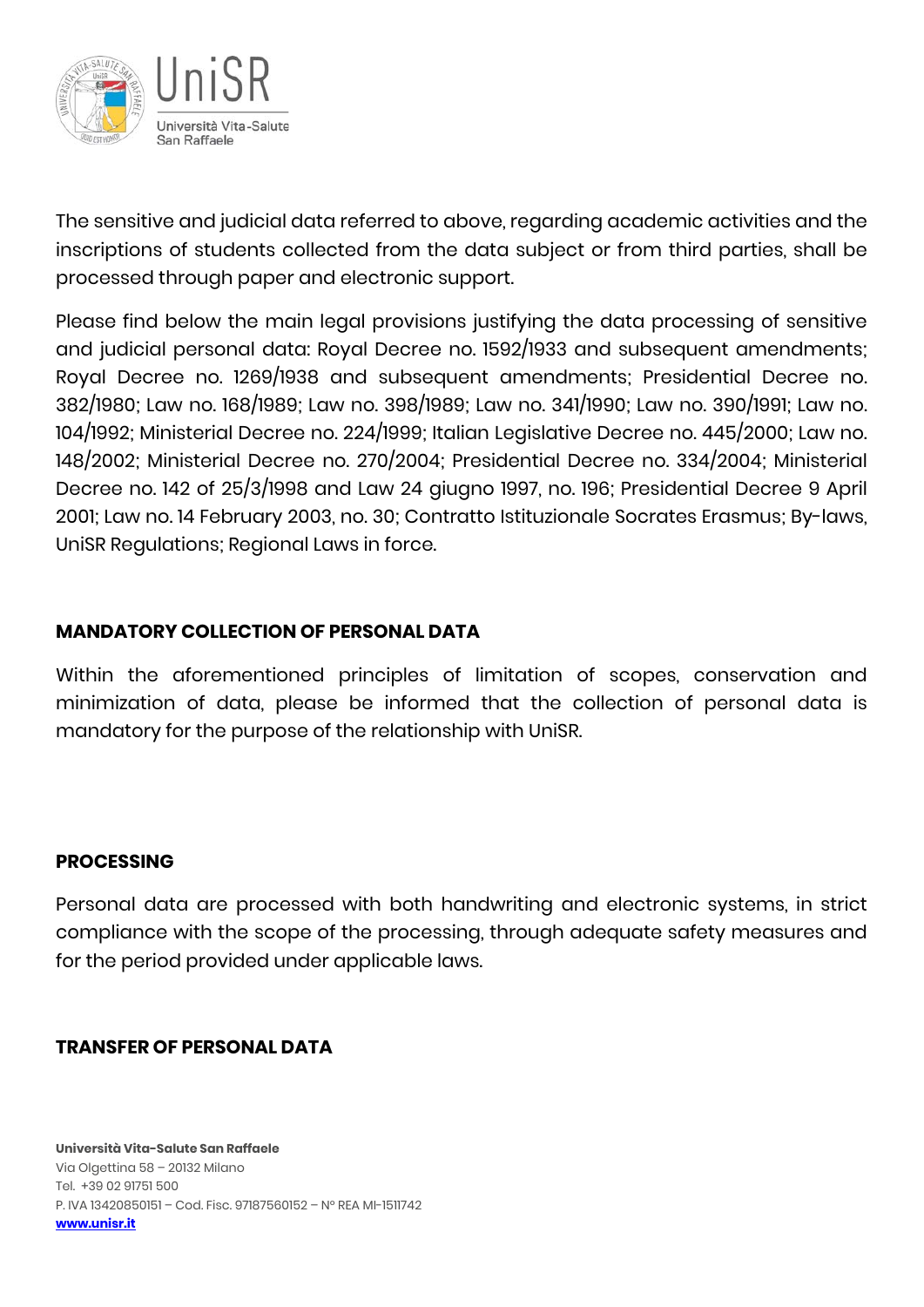

In compliance with the aforementioned principles of lawfulness, fairness and transparency, limitation of scopes and conservation, minimization of data, exactness, integrity and confidentiality, the personal data collected by UniSR could be transferred to third countries, including extra UE countries.

In such cases UniSR undertakes to preliminary verify and impose to the third subject to which the personal data should be transferred the compliance with the principles and the applicable provisions pursuant to the Regulation and the Privacy Code. To such purpose UniSR could impose to the third subject to which the personal data are transferred to sign a specific deed of appointment in accordance with Article 29 of the Privacy Code and Article 28 of the Regulation.

#### **RIGHTS OF THE DATA SUBJECT**

At any time, you are entitled to ask UniSR to have access to your personal data, to modify or cancel the same or to object to their processing according to Article 20 of the Regulation. You are further entitled to request for a restriction of processing according to Article 18 of the Regulation, and for the portability according to Article 20 of the Regulation.

Any request should be addressed in writing to the Data Controller and the DPO.

You are always entitled to make a claim before the competent supervisory authority (Garante per la Protezione dei Dati Personali) according to Article 77 of the Regulation, should you consider any data processing being in breach of the applicable laws.

#### **Article 11 - miscellaneous**

For all other issues not mentioned in this competition regulation, reference is to the existing Italian laws.

According to the law n. 241 of August 7, 1990, the Head of the Competition Procedure is Mrs. Paola Tedeschi.